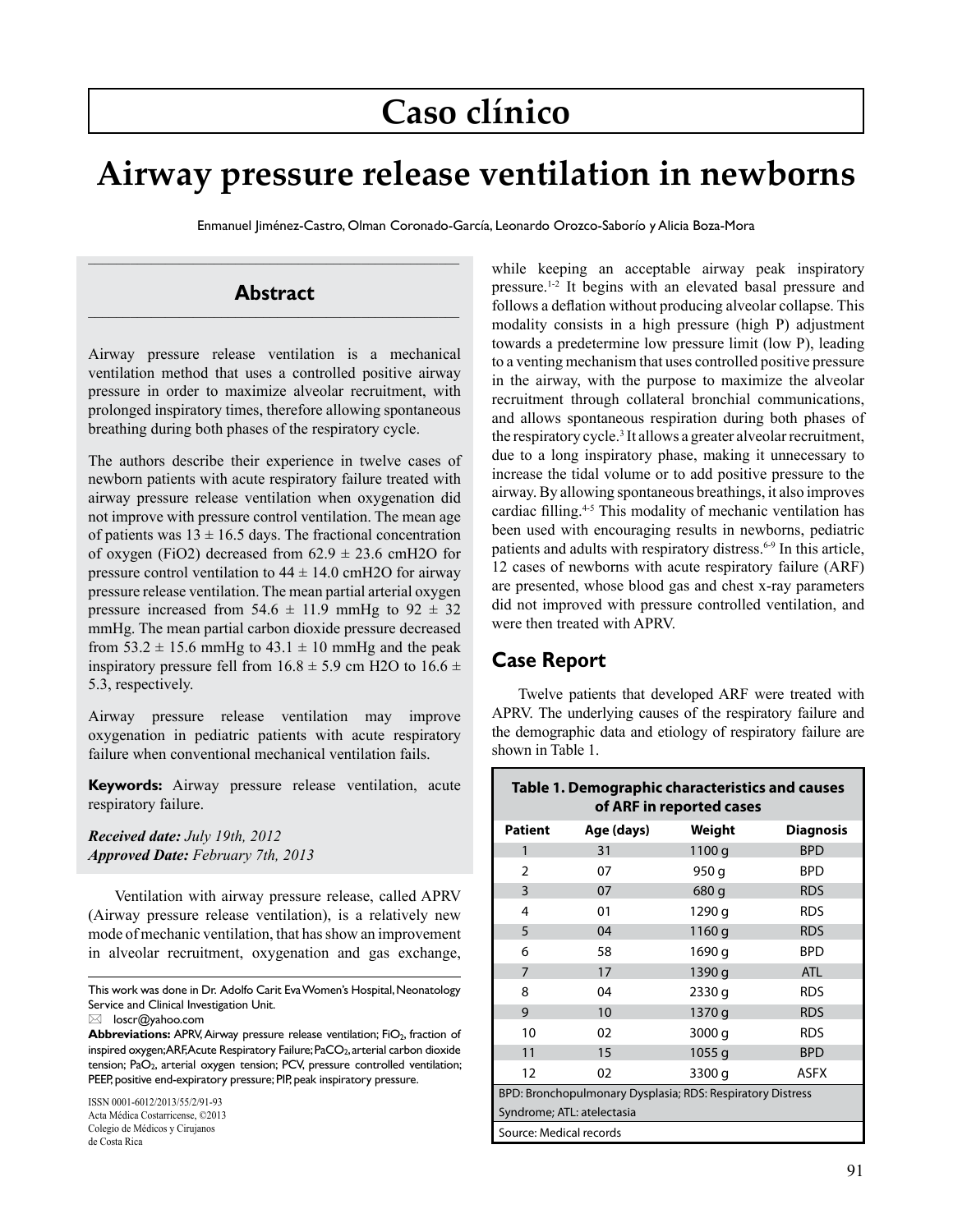| Table 2. Venting parameters comparison |                  |                         |              |  |  |
|----------------------------------------|------------------|-------------------------|--------------|--|--|
| Measured value                         | PCV ventilation  | <b>APRV</b> ventilation | Significancy |  |  |
|                                        | Average $\pm$ SD | Average $\pm$ SD        | $P \le 0.05$ |  |  |
| $FIO_{2}(\%)$                          | $62,9 \pm 23,6$  | $44\pm14.0$             | $P \le 0.05$ |  |  |
| $PIP$ (cmH <sub>2</sub> O)             | $16,8+5,9$       | $16,6 \pm 5,3$          | P > 0.05     |  |  |
| $PaO2$ (mmHg)                          | 54,6±11,9        | $92 + 32$               | $P \le 0,05$ |  |  |
| PaCO <sub>2</sub> (mmHg)               | $53,2 \pm 15,6$  | $43,1 \pm 10$           | P > 0.05     |  |  |
| Source: medical records                |                  |                         |              |  |  |

Before applying APRV, patients were ventilated using PCV, with sequential PIP and PEEP increments, in an attempt to achieved maximum oxygenation. The venting parameters prior to APRV conversion are shown in Table 2.

All the patients were ventilated with Galileo Gold Hamilton Medical AG (Switzerland). APRV ventilatory variables were established in accordance with the values used by Garcia et al in their study, $13$  which are described as follow: low T of  $0.2$ -0.4 sec, high T of 2 to  $4.5$  sec, PEEP  $0$ -2 cm H2O, and high P values were modified from 22-34 cm H2O to 15-20 cm H2O. The change of ventilatory modality from PCV to APRV was selected on the basis of the deterioration of the results of arterial blood gases, chest radiographs and pulse oximetry. The venting parameters in APRV mode are shown in Table 2. A total of 11 patients were extubated from APRV in an average of 2 days, an only one died due to multi-organ failure.

#### **Discussion**

For data analysis, the Cochrane Collaboration Statistical Package, Rev Man Version 5.1 was used. The results obtained in this case analysis, showed how the APRV improved the oxygenation and the alveolar ventilation reflected in the clinical decrease in  $PaCO<sub>2</sub>$ , although this was not statistically significant, a PEEP can be maintain in level 0, being this the releasing phase or pressure drop, the point of improvement in alveolar ventilation. Similarly, an improvement in the PaO<sub>2</sub> can be observe with less inspiratory pressure and a lesser oxygen inspired fraction  $(FIO<sub>2</sub>)$ , resulting in less pulmonary parenchyma injury, produced also by diminishing the frequency of changes in airway pressure of the APRV.

Demirkol et al,<sup>3</sup> indicated the airway optimization, improving the recruitment through open lung stabilization.

Meanwhile, in their case report, García et al<sup>10</sup> showed that when APRV is used proactively, there is an improvement in blood gas and accelerated weaning, so the use of this venting technique can be complemented proactively, and not for rescue as shown in this series.

In different studies<sup>10-11</sup>, parameters such as high P above 20 to 25cm  $H<sub>2</sub>O$  has been used; in the case of exposed patients, the average high P was  $16,6$ cm  $H<sub>2</sub>O$ , achieving the same improvement in oxygenation, diminishing the possible complications of barotrauma.

The obtained  $PaO<sub>2</sub>$  improvements in this study after placing APRV were statistically significant with a lower FIO2, supporting the hypothesis of open lung stabilization, which is show with a statistically significant decreased in



**Figure 1. Radiological comparison: before and after APRV application (A. before APRV and B. 3 hours after APRV). Source: Clinical File Women's Hospital**